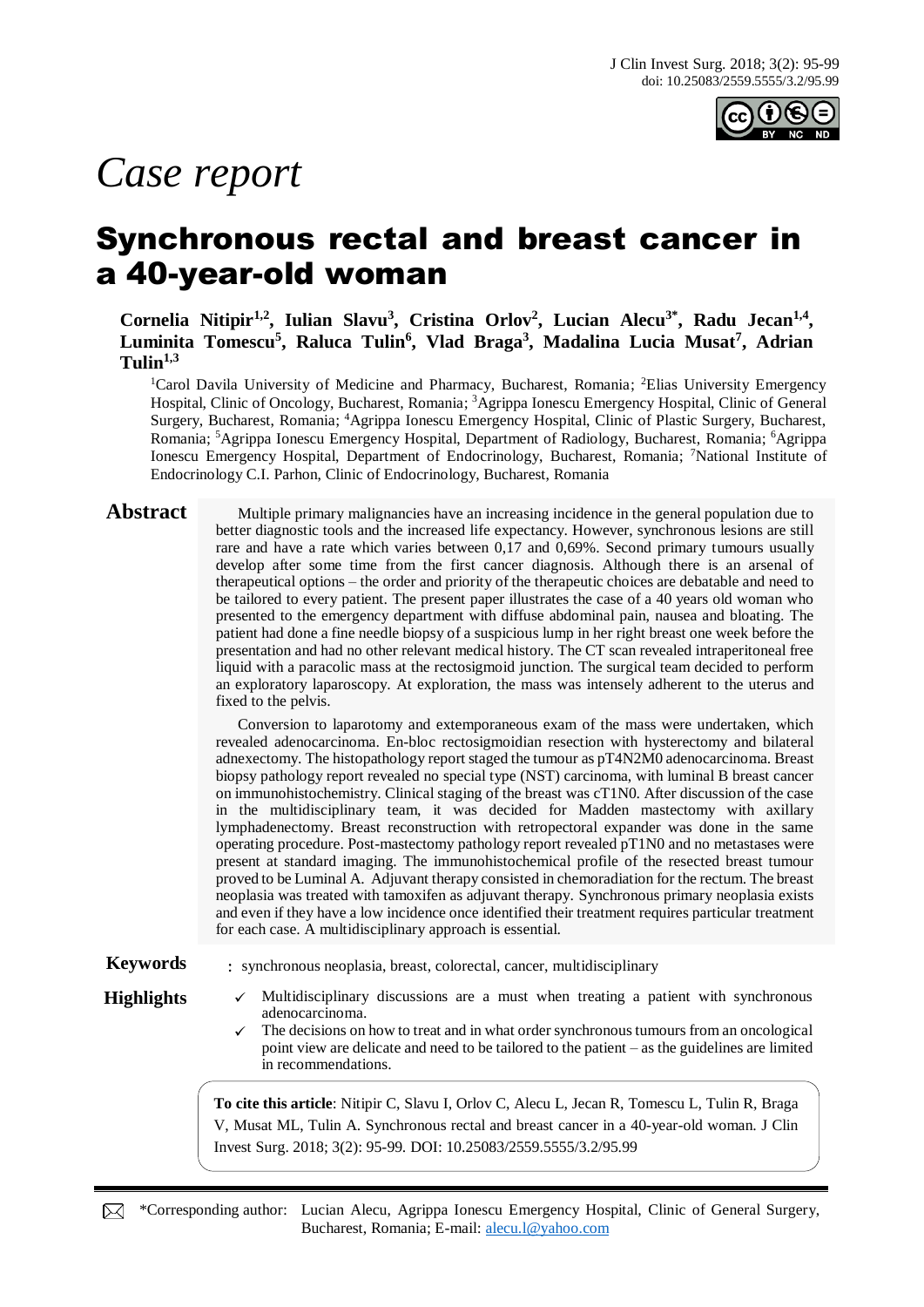#### **Introduction**

origins are defined as multiple primary cancers (MPC). Therapeutically, a multi-disciplinary and patientoriented approach is to be considered. In the general population – synchronous lesions are rare and have an incidence which varies between 0,17 and 0,69% (1).

The mechanism by which MPC develop has yet to be understood and there is still debate regarding the factors that may influence their occurrence: immunology, heredity, environment, viruses and radiotherapy. The number of patients diagnosed with multiple malignancies is steadily rising probably due to improved diagnostic techniques and a larger elderly population (2).

If such an evolution is suspected the physician needs to determine whether the tumours are metachronous or synchronous. The term metachronous describes two or more tumours of similar pathological type detected at different times within the body while synchronous refers to multiple tumours identified simultaneously in different locations usually with different origins. The more massive tumour is defined as "index" cancer or "first primitive" (3).

Synchronous and metachronous tumours differ in treatment. This is due to the fact that in metachronous tumours one treats each tumour at different time interval and standard of care exists.

Triple neoplasms have a rate of occurrence of 0,5% from the group of patients diagnosed with MPC while 5 different tumours are encountered in 0,1% of this population (4, 5). This case-study presentation aims to highlight the difficulties encountered in treating a relatively young female with synchronous cancer of the breast and rectum (advanced-T4) from a surgical and oncological point of view where protocols and past knowledge does not apply.

Also, the authors emphasize the importance of the multidisciplinary oncological teams in the modern era of patient-tailored therapy.

#### **Case report**

This is the case of a 40-year woman who presented to the emergency department with intense abdominal pain, bloating and nausea – which debuted 2 days before presentation. The patient had done in the recent past a fine needle biopsy for a suspicious lump in her left breast with pending pathology report at the time of presentation. The breast lesion had 3/2 cm diameter, was located in the central area and no axillary recurrence identified on CT scan.

Malignant lesions which derive from multiple relevant medical history. The clinical examination lymphadenopathies were present. She had no other revealed pale extremities with tachycardia, diffuse pain in the abdomen (distended) with signs of peritoneal irritation at palpation.

> At rectum examination the rectal ampulla was empty. Laboratory blood work identified leukocytosis with systemic inflammation (elevated VSH, Fibrinogen, C Reactive Protein and Procalcitonin). Abdominal Xray identified hydrometric levels – and the abdominal ultrasound identified free liquid in the peritoneal cavity. An emergency abdominal CT with contrast was done which identified a parasigmoidian abscess rising the suspicion of acute diverticulitis and free intra-abdominal fluid. The decision the operate was undertaken.

> The initial laparoscopic exploration identified a tumoral mass (fixed) at rectosigmoidian junction which could not be separated from the posterior uterus by dissection. Material for extemporaneous pathology exam was prelevated. After several attempts of laparoscopic dissection conversion to open surgery was done. Pathology confirmation of malignancy was received, and an en-bloc Dixon resection with total hysterectomy and bilateral adnexectomy was performed.

> The postoperative evolution was uneventful and the patient was discharged on day 6. The histopathology report staged a tumour as pT4N1M0 adenocarcinoma of the rectum with 3 of 16 lymph nodes with metastasis spread. In the meantime, the histopathology report of the breast biopsy revealed the presence of a synchronous no special type -NST breast carcinoma. The pathology report of the breast confirmed the presence of NST breast carcinoma, but immunohistochemistry in the tumour revealed luminal A profile (ER-90%, PgR-95%, cerB2-, ki67-10%).

> After discussion in the MDT which included surgical oncology, medical oncology, plastic surgery and radiotherapy the decision to perform modified radical Madden mastectomy, ipsilateral axillary lymphadenectomy with breast reconstruction with retropectoral expander in the same intervention was taken.

> Within six weeks, the patient started adjuvant chemo-radiotherapy for rectal cancer. For the synchronously operated breast cancer she received adjuvant hormone therapy (tamoxifen).

> Six months after surgery there was no local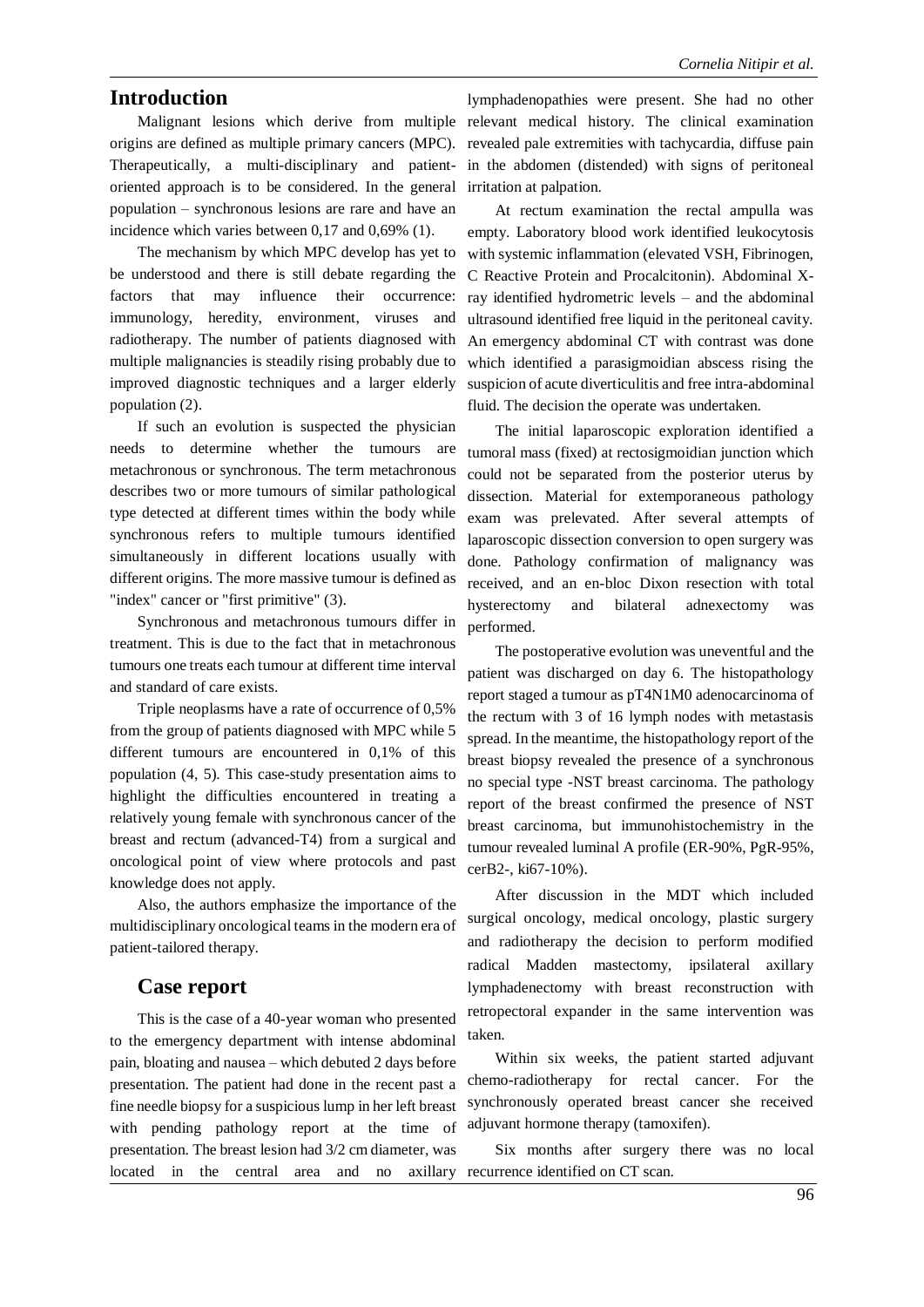



**Figure 1 and 2**. The aspect of the axila and pectoral muscle after mastectomy and axillary lymphadentectomy.

#### **Discussions**

Breast cancer is the most commonly occurring cancer in women and the second most common cancer overall. There were over 2 million new cases in 2018 (6).

Colorectal cancer is a significant cause of morbidity and mortality throughout the world. It accounts for over 9% of all cancer incidence. It is the third most common cancer worldwide and the fourth most common cause of death (7).

Any of these two neoplasms pose difficulties regarding treatment because they both can benefit from chemotherapy, radiotherapy, neoadjuvant therapy and adjuvant therapy. Having these two malignancies in the regarding the treatment a step-by-step procedure was

same patient, at the same time represent implies a big therapeutic challenge. No specific guidelines are present for treating these two simultaneously, so a compilation of the current recommendations has to be done. Clinical experience and a multidisciplinary approach are paramount.

The breast originates from the ectoderm during embryologic development while the colo-rectum derives from the endoderm thus the tumours are embryologically different and less likely to respond to the same treatment regimens (8).



**Figure 3 and 4** – reveal the expander placed under the large pectoral muscle which will be distended to ensure there will be enough skin for the breast reconstruction.

Due to the fact, there is no definite guideline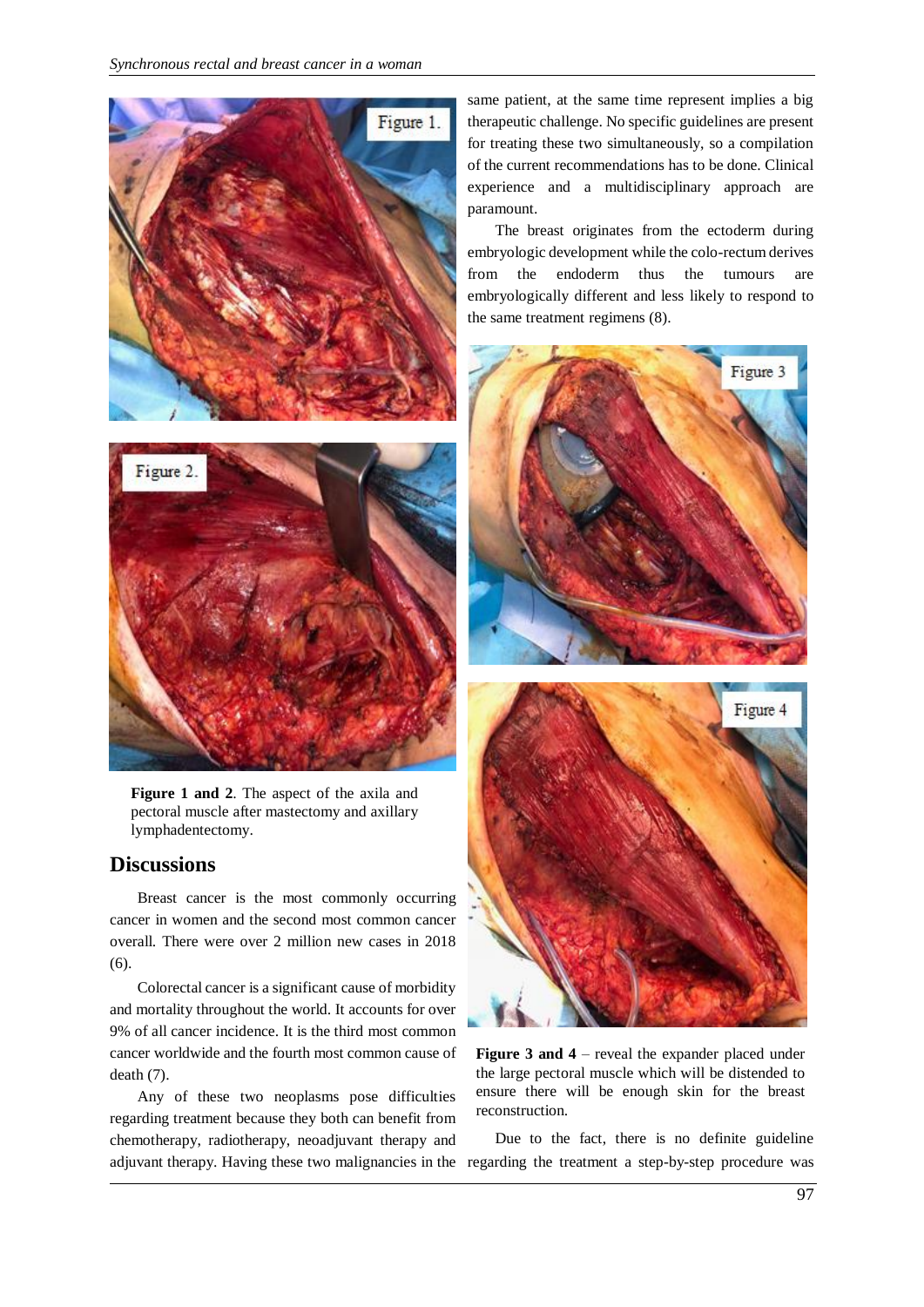undertaken during the multidisciplinary meetings. This case was especially difficult from the start due to the fact that the patient required emergency surgery for intestinal obstruction (without biopsy from the tumour) – thus neoadjuvant chemoradiotherapy could not be administered. The patient was young and did not have any other comorbidities so the postoperative evolution was swift.

After receiving the histopathology report for the article and share first authorship. breast biopsy and consultation with the plastic surgery department and oncology – the authors decided to perform modified Madden mastectomy because of the central location of the breast tumour, even if the size would have permitted a conservative approach. In Romania, sentinel lymph node biopsy is available only in a few centers with long waiting lists. In our patient, opting for this approach would have implied a long waiting time. These options were discussed with the patient and she opted for immediate surgery.

In this patient, rectal cancer was always considered the priority. After surgery, she received adjuvant chemoradiotherapy: a total dose of 50 Gy in 28 fractions was delivered to the pelvis. Adjuvant chemotherapy with FOLFOX VI regimen was then administered (9).

#### **Conclusions**

Given the fact that the breast tumour proved to be Luminal A in the operative specimen, adjuvant 5. Curtis RE, Freedman DM, Ron E, Ries LAG, Hacker chemotherapy for breast cancer was not considered mandatory.

Therefore, tamoxifen 20 mg daily was proposed to the patient. Even if the patient was premenopausal at diagnosis, because bilateral oophorectomy was performed during surgery for the extensive rectal cancer, there was no need for luteinizing hormonereleasing hormone LHRH analogue.

Hormone administration will be maintained for a period of 10 years with a periodical evaluation. Switch to anastrozole will be discussed with the patient after 2- 3 years (10, 11).

### **Conflict of interest disclosure**

There are no known conflicts of interest in the publication of this article, and there was no financial support that could have influenced the outcomes. The manuscript was read and approved by all authors.

#### **Compliance with ethical standards**

Any aspect of the work covered in this manuscript that has involved human patients has been conducted with the ethical approval of all relevant bodies and that such approvals are acknowledged within the manuscript.

#### **Acknowledgments**

All authors had equal scientific contribution to this

#### **References**

- 1. Lasser A. Synchronous primary adenocarcinomas of the colon and rectum. *Dis Colon Rectu.* 1978; 21(1): 20-2. PMID: 639631
- 2. Luciani A, Balducci L. Multiple primary malignancies. *Semin Oncol*. 2004; 31(2): 264–273. PMID: 15112155
- 3. Spizzirri A, Coccetta M, Cirocchi R, La Mura F, Napolitano V, Bravetti M, Giuliani D, De Sol A, Pressi E, Trastulli S, Di Patrizi MS, Avenia N, Sciannameo F. Synchronous colorectal neoplasias: our experience about laparoscopic-TEM combined treatment. *World J Surg Oncol*. 2010; 8: 105. https://doi.org/10.1186/1477-7819-8-105
- 4. Németh Z, Czigner J, Iván L, Ujpál M, Barabás J, Szabó G. Quadruple cancer, including triple cancers in the head and neck region. *Neoplasma*. 2002; 49(6): 412–414. PMID: 12584590
- DG, Edwards BK, Tucker MA, Fraumeni JF Jr. (eds). New Malignancies Among Cancer Survivors: SEER Cancer Registries, 1973-2000. National Cancer Institute. NIH Publ. No. 05-5302. Bethesda, MD, 2006.
- 6. Morarasu S, Frunza T, Bilavschi K, Patrascu AM, Lunca S, Dimofte G. Histopathology report on colon cancer specimens; measuring surgical quality, an increasing stress for surgeons. *J Mind Med Sci*. 2018; 5(1): 75-81. DOI: 10.22543/7674.51.P7581
- 7. Boyle P, Langman JS. ABC of colorectal cancer: Epidemiology. *BMJ*. 2000; 321(7264):805–8. PMID: 11009523
- 8. Medina D. The mammary gland: a unique organ for the study of development and tumorigenesis. *J Mammary Gland Biol Neoplasia*. 1996; 1(1):5-19 (ISSN: 1083-3021) Sadler (2012). LANGMAN Embriología médica. I (12 ed.). Philadelphia, PA: The Point.